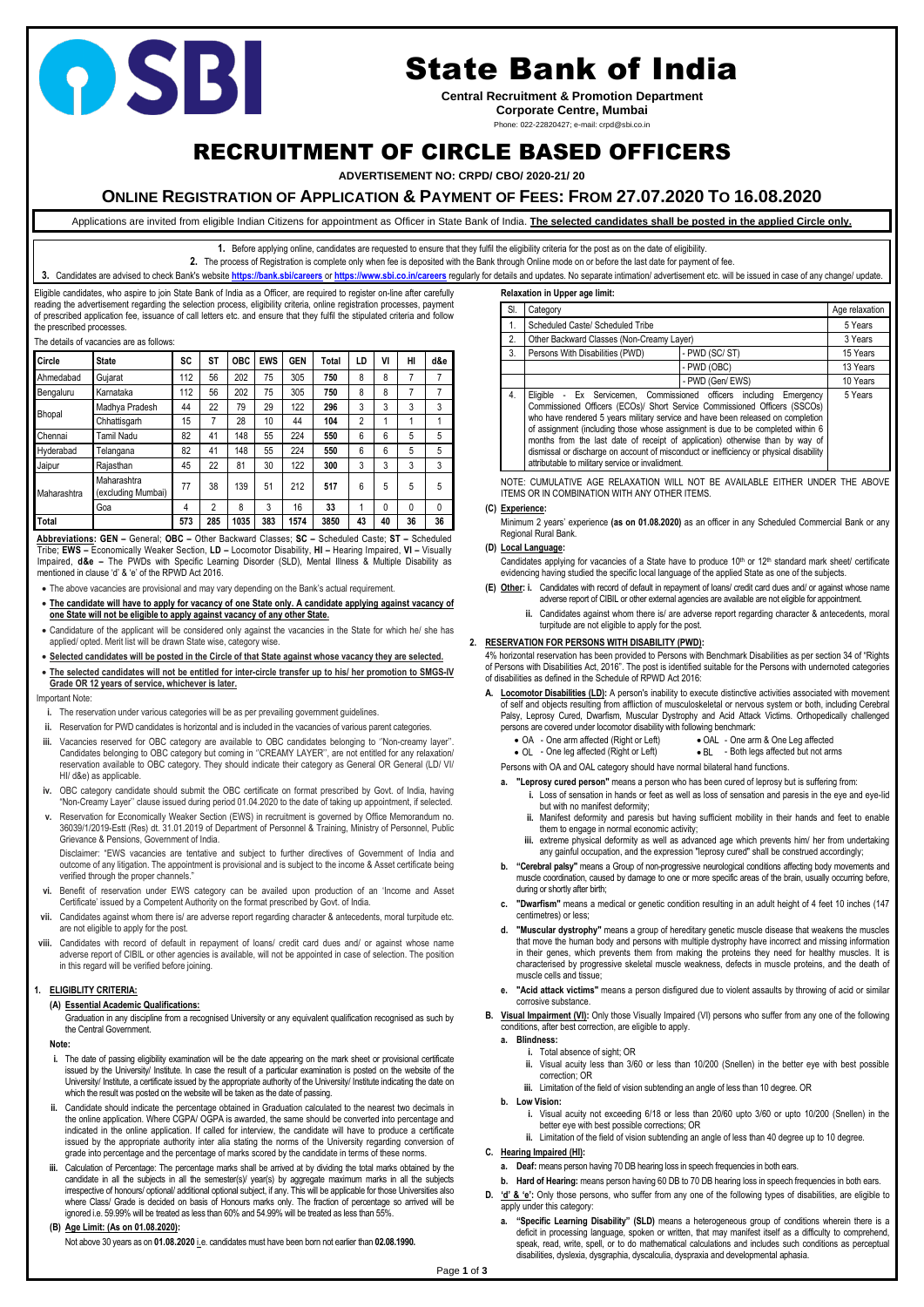- **b. "Mental Illness" (MI)** means a substantial disorder of thinking, mood, perception, orientation or memory that grossly impairs judgment, behaviour, capacity to recognise reality or ability to meet the ordinary demands of life, but does not include retardation which is a condition of arrested or incomplete development of mind of a person, specially characterised by sub normality of intelligence
- **c. "Multiple Disabilities"** means multiple disabilities amongst LD, VI, HI, SLD & MI.

**Note:** Only those persons with benchmark disabilities would be eligible for reservation. "Benchmark disability" means a person with not less than 40% of a specified disability where specified disability has not been defined in measurable terms and includes the persons with disability, where disability has been defined in a measurable terms, as certified by the certifying authority.

A person who wants to avail benefit of reservation will have to submit a disability certificate issued by a Competent Authority as per Government of India guidelines. Such certificate will be subject to verification/ re-verification as may be decided by the competent authority.

#### **3. CATEGORY:**

Instructions for writing Category Name & Code no. while applying online.

**PLEASE NOTE THAT CHANGE OF CATEGORY WILL NOT BE PERMITTED AT ANY STAGE AFTER REGISTRATION OF ONLINE APPLICATION.**

Candidates belonging to OBC category but coming in the 'CREAMY LAYER', are not entitled to OBC reservation and age relaxation. They should indicate their category as 'GEN' or 'GEN (LD)' or 'GEN (VI)' or GEN (HI) or GEN (d&e) (as applicable).

Benefit of reservation under EWS category can be availed upon production of an 'Income and Asset Certificate' issued by a Competent Authority on the format prescribed by Government of India.

Initial emolument of selected candidates will be in the scale of JMGS-I (₹23700-980/7-30560-1145/2-32850-1310/7-42020), at the start of the scale i.e. 23,700/- plus one increment for each completed year of service rendered in officer cadre in the Scheduled Commercial Bank and Regional Rural Bank, as on 01.08.2020. The official will also be eligible for D.A, H.R.A/ Lease rental, C.C.A, Medical and other allowances & perquisites as per rules in force from time to time.

| Category | Code | Category       | Code | Category  | Code | Category   | Code | Category   | Code |
|----------|------|----------------|------|-----------|------|------------|------|------------|------|
| SC       | 01   | ST             | 06   | OBC.      | 11   | <b>GEN</b> | 16   | <b>EWS</b> | 21   |
| SC (LD)  | 02   | ST<br>(LD)     | 07   | OBC (LD)  | 12   | GEN (LD)   | 17   | EWS (LD)   | 22   |
| SC (VI)  | 03   | ST<br>(VI)     | 08   | OBC (VI)  | 13   | GEN (VI)   | 18   | EWS (VI)   | 23   |
| SC (HI)  | 04   | (HI)<br>ST     | 09   | OBC (HI)  | 14   | GEN (HI)   | 19   | EWS (HI)   | 24   |
| SC (d&e) | 05   | $(d\&e)$<br>ST | 10   | OBC (d&e) | 15   | GEN (d&e)  | 20   | EWS (d&e)  | 25   |

#### **4. SELECTION PROCEDURE:**

The selection will be based on shortlisting and interview. **However, Bank reserves right to conduct written examination.** Mere fulfilling minimum qualification and experience will not vest any right in candidate for being called for interview. The Shortlisting Committee constituted by the Bank will decide the shortlisting parameters and thereafter, adequate number of candidates, as decided by the Bank will be shortlisted and called for interview. The decision of the bank to call the candidates for the interview shall be final. No correspondence will be entertained in this regard.

Merit List: Merit list for selection will be prepared in descending order on the basis of scores obtained in interview only. Merit list will be drawn State wise, category wise. In case more than one candidate score the cut-off marks (common marks at cut-off point), such candidates will be ranked according to their age in descending order, in the merit.

#### **5. EMOLUMENTS:**

#### **6. JOINING, TRAINING & CAREER PATH:**

On joining, the selected candidates will be designated as "Circle Based Officers" (CBOs) and will be on probation for a period of 6 months.

The CBOs will be subjected to continuous assessment during probation period for judging their suitability for confirmation. The candidates who qualify in their assessment as per standards determined by the Bank from time to time, will be confirmed in the service of the Bank in Junior Management Grade Scale-I (JMGS-I). If any candidate fails to achieve minimum standards stipulated, his/ her services may be terminated as per policy of the Bank in force at the material time.

The selected officers will be in general cadre and will be governed by the promotion policy applicable for Bank's general cadre officers. The selected candidates will not be entitled for inter-circle transfer up to his/ her promotion to SMGS-IV Grade OR 12 years of service, whichever is later.

#### **7. APPLICATION FEE (Non-Refundable):**

|         | Category        | Total   |
|---------|-----------------|---------|
| . .     | SC/ST/PWD       | Nil     |
| <u></u> | General/EWS/OBC | $750/-$ |

Fee/ charges once paid will NOT be refunded on any account nor can it be held in reserve for any other examination or selection.

#### **8. HOW TO APPLY:**

Candidates can apply online only from **27.07.2020** to **16.08.2020**. No other mode of application will be accepted.

Pre-requisites for Applying Online: Candidates should have valid email ID and mobile no. which should be kept active till the declaration of results. It will be essentially required for receiving any communication/ call letters/ advices from the bank by email/ SMS.

#### **9. GUIDELINES FOR FILLING ONLINE APPLICATION:**

In case, if any candidate is found not to be genuine, then apart from taking legal actions against him/ her, his/ her/ their candidature will be cancelled.

Candidates will be required to register themselves online through Bank's website <https://bank.sbi/careers> or https://www.sbi.co.in/careers</u>. After registration candidates are required to pay the requisite application fee through online mode by using debit card/ credit card/ Internet Banking.

Helpdesk: In case of any problem in filling up the form, payment of fee/ intimation charges or receipt of Admission/ call letter, queries may be made at telephone no. 022-22820427 (between 11:00 AM to 04:00 PM on working days) or lodge their query on Bank's Careers website. Candidates should mention 'RECRUITMENT OF CIRCLE BASED

OFFICERS IN STATE BANK OF INDIA-2020' in the subject of the email.

#### **a. List of documents to be uploaded:**

The list of the documents to be uploaded is as below.

| i. Recent Photograph,                                                    | : vii. Professional Qualification Certificate (eg. MBA,                                                                  |
|--------------------------------------------------------------------------|--------------------------------------------------------------------------------------------------------------------------|
| ii. Signature,                                                           | CA, CFA, ICWA etc.), if any.                                                                                             |
| iii. ID Proof (PDF),                                                     | viii. JAIIB/ CAIIB Certificate (if any),                                                                                 |
| iv. Proof of Date of Birth (PDF),                                        | $\therefore$ ix. Experience certificates (PDF),                                                                          |
| v. Brief Resume - detailing educational/: x. Form-16/ Salary Slip (PDF), |                                                                                                                          |
|                                                                          | professional qualification, experience and: $xi$ . 10 <sup>th</sup> or 12 <sup>th</sup> standard mark sheet/ certificate |
| assignments handled (PDF),                                               | evidencing having studied the specified local                                                                            |
| vi. Educational Certificates: Relevant Mark-                             | language of the applied State as one of the                                                                              |
| Sheets/Degree/Certificate (PDF),                                         | subjects.                                                                                                                |

#### **b. Guidelines for scanning the documents, photograph & signature:**

Before applying online, the candidate will be required to have a scanned (digital) image of his/ her/ their documents, photograph and signature as per the guidelines given in Annexure-I. Online application will not be registered unless candidates upload photo, signature and documents as specified

#### **Note:**

- **i. If, the face in the photograph or signature is unclear, the applicant's candidature may be rejected.**
- **ii.** In case, the photograph or signature is unclear, the candidate may edit his/ her/ their application and reupload his/ her/ their photograph or signature.

#### **c. Registration & Payment of Fees [Online Mode Only]:**

In case it is detected at any stage of recruitment that a candidate does not fulfil the eligibility norms and/ or that he/ she has furnished any incorrect/ false information or has suppressed any material fact(s), his/ her/ their candidature will stand cancelled. If any of these shortcomings is/ are detected even after appointment, his/ her/ their services are liable to be terminated. Decisions of bank in all matters regarding eligibility, selection process would be final and binding on all candidates. No representation or correspondence will be entertained by the Bank in this regard.

- i. First scan the photograph and signature as detailed under guidelines for scanning.
- ii. Visit Bank's website<https://bank.sbi/careers> or <https://www.sbi.co.in/careers> and open the Online Application Form, available under 'Current Openings'.
- iii. Fill the application carefully. Once the application is filled completely, candidates should submit the data. In the event of candidates not being able to fill the data in one go, they can save the data already entered. When the data is saved, a provisional registration number and password will be generated by the system and displayed on the screen. Candidates should note down the registration number and password. They can re-open the saved data using registration number and password and edit the particulars, if needed. **This facility will be available three times only.** Once the application is filled completely, candidates should submit the data. No change /edit will be allowed thereafter. The registration at this stage is provisional.
- iv. After ensuring the correctness of the particulars of the application form, candidate should pay fees through the payment gateway integrated with the application, by following the instructions available on the screen.
- The payment can be made by using debit card/ credit card/ Internet Banking by providing information as asked on the screen. Transaction charges for online payment, if any, will be borne by the candidates.
- On successful completion of the transaction, e-receipt and application form will be generated; which may be printed for record. The printout of the application form is NOT to be sent to the Bank.
- vii. If the online transaction is not successfully completed, please register again and make payment online.
- viii. Candidates can also reprint the e-Receipt and Application form containing fee details, at later stage.

#### **10. DOWNLOAD OF CALL LETTERS:**

The candidates who are called for interview will have to download their interview call letter from the Bank's website by entering their registration number and password/ date of birth.

NO HARD COPY OF THE CALL LETTER WILL BE SENT BY POST.

#### **11. PROOF OF DOCUMENTS TO BE SUBMITTED AT THE TIME OF INTERVIEW:**

The candidates who are shortlisted for interview will be required to bring one photo identity proof such as passport/ Aadhar/ PAN Card/ Driving License/ Voter's Id Card/ Bank Passbook with duly attested Photograph/ Identity Card issued by School or College/ Gazetted Officer in the official letterhead in original as well as a selfattested Photocopy thereof. The photocopy of Identity proof should be submitted along with interview call letter. Further, the candidates called for interview shall be required to bring copy of their all relevant documents, along with their originals for verification.

#### **12. BIOMETRIC VERIFICATION:**

Bank may capture photo and thumb impression in digital format for biometric verification of the candidates who are called for interview/ selection/ joining. Candidate will ensure that his/ her/ their correct thumb impression is captured at various stages as any inconsistency will lead to rejection of their candidature. Accordingly, candidates are advised not to apply any external matter like mehandi, ink, chemical etc. on their hands.

#### **13. ACTION AGAINST CANDIDATES FOUND GUILTY OF MISCONDUCT:**

Candidates are cautioned that they should not furnish any particulars or documents that are false, tampered/ fabricated and they should not suppress any material information while filling up the application form.

#### **14. GENERAL INFORMATION:**

- **i.** Candidates are advised to take a printout of their system generated online application form after submitting the application.
- **ii.** Candidates should satisfy themselves about their eligibility for the post applied for. The Bank would process the application of all the candidates applying for the posts with the requisite fee on the basis of the information furnished in the online application and shall determine their eligibility only at the time of interview
- **iii.** Candidates are advised in their own interest to apply online well before the closing date and not to wait till the last date to avoid the possibility of disconnection/ inability/ failure to log on to the website on account of heavy load on internet or website jam.
- **iv.** SBI does not assume any responsibility for the candidates not being able to submit their applications within the last date on account of aforesaid reasons or for any other reason beyond the control of SBI.
- **v. Not more than one application should be submitted by a candidate. In case of multiple applications, only the last valid (completed) application will be retained and the application fee/ intimation charges paid for the other registrations will stand forfeited.**
- **vi.** Candidates serving in Government/ Quasi Government, Public Sector Undertakings including Nationalised Banks/ Scheduled Commercial Banks/ RRBs are advised to submit 'No Objection Certificate' from their employer at the time of interview, failing which their candidature may not be considered and travelling expenses, if any, otherwise admissible, will not be paid.
- **vii.** In case of selection, candidates will be required to produce proper discharge certificate from the employer at the time of taking up the appointment.
- **viii.** The original documents regarding eligibility criteria and proof of date of birth should be produced for verification on the date of interview. Candidate will not be allowed to attend the interview if original certificates are not produced for verification on the date of interview.
- **ix.** Caste certificate issued by Competent Authority on the format prescribed by the Government of India will have to be submitted by the SC/ ST candidates, if called for interview.
- **x.** A declaration will have to be submitted in the prescribed format by candidates seeking reservation under OBC category stating that he/ she does not belong to the Creamy Layer "as on **16.08.2020**". OBC certificate containing the 'Non-creamy layer' clause, issued during the period **01.04.2020** to the date of interview, should be submitted by such candidates, if called for interview.
- **xi.** Benefit of reservation under EWS category can be availed upon production of an 'Income and Asset Certificate' issued by a Competent Authority on the format prescribed by Government of India.
- **xii.** Candidates are advised to keep their e-mail ID alive and their mobile active for receiving advices.
- **xiii.** Appointment of selected candidates is subject to his/ her/ their being declared medically fit as per the

- requirement of the Bank.
- **xiv.** Outstation candidates, who may be called for interview will be reimbursed the cost of travel by Railway AC Three Tier (Express/ Mail only) for the shortest route in India on the basis of actual journey. Local transportation will not be reimbursed. A candidate, if found ineligible for the post will not be permitted to appear for the interview and will not be reimbursed any fare.
- **xv.** Any legal proceedings in respect of any matter of claim or dispute arising out of this advertisement and/ or an application in response thereto can be instituted only in Mumbai and Courts/ Tribunals/ Forums at Mumbai only shall have sole and exclusive jurisdiction to try any cause/ dispute.

#### **15. ANNOUNCEMENTS:**

All further announcements/ details pertaining to this process will be published/ provided only on <https://bank.sbi/careers> or<https://www.sbi.co.in/careers> from time to time. No separate advertisement will be issues in this regard.

#### **16. DISCLAIMER:**

#### **Mumbai Date: 27.07.2020**

**General Manager CRPD, SBI**

**The Bank is not responsible for printing errors, if any**